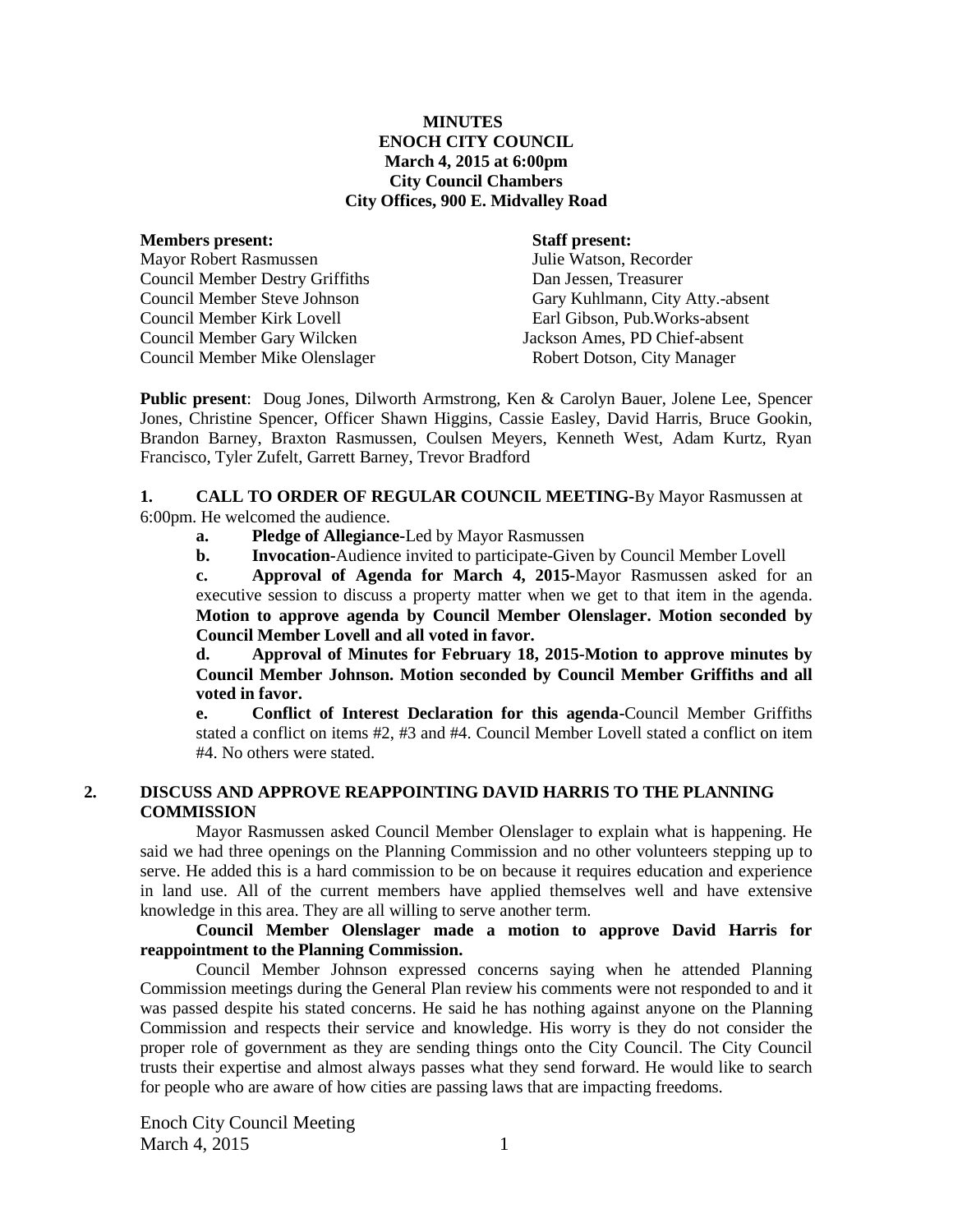Council Member Olenslager said one thing he ponders regarding the role of government is that we govern by what the citizens ask of us. Regardless no matter what we do we step on some toes. He cited the example of a small town in Idaho where his father lives saying that it is a ramshackle mess of unfinished, unplanned projects due to no formal planning although still a nice town. He sees the value of planning to benefit all citizens. We should not put this off any longer because the Planning Commission is getting busy now. This is a very time consuming job and requires much self-education. They have done that and are reasonable people. Putting this off will not serve the City well.

Council Member Lovell said we could review the General Plan again if needed adding he would like to see others serve but no one is clamoring to do this job. If the current Commissioners are willing to serve and there have been no major problems he has no problem with them continuing.

Council Member Wilcken said he has talked to one person who would consider serving. Council Member Olenslager said he would like the name so he could talk to that person. Council Member Wilcken said he questions why three are being reappointed at the same time. It was stated these are two-year staggered terms. One term expired in January and we missed taking care of the reappointment then. The Planning Commission is a board that is regulated by State law unlike the Water Board and Tree Committee which are regulated by local ordinance.

**The motion was seconded by Council Member Wilcken and all voted in favor of reappointing David Harris to the Planning Commission except Council Member Johnson who voted no and Council Member Griffiths who abstained.** Motion carried.

#### **3. DISCUSS AND APPROVE REAPPOINTING SCOTT LEAVITT TO THE PLANNING COMMISSION**

**Council Member Lovell made a motion to reappoint Scott Leavitt to the Planning Commission for another term. Motion was seconded by Council Member Olenslager and three Council Members voted in favor. Council Member Griffiths abstained and Council Member Johnson voted no.** Motion carried.

## **4. DISCUSS AND APPROVE REAPPOINTING SPENCER JONES TO THE PLANNING COMMISSION**

**Council Member Olenslager made a motion to reappoint Spencer Jones to the Planning Commission for another term. Motion was seconded by Council Member Lovell.**  Mayor Rasmussen called for a vote. **Two voted yes, two voted no and Council Member Griffiths abstained.** This created a tie vote.

After the initial vote was taken Council Member Wilcken said he wanted to revote. Mayor Rasmussen called for a revote. Two voted yes and three abstained. That meant there were not three votes in favor thereby making the position vacant on the Planning Commission. City Manager Dotson explained abstaining from voting has the same effect as voting no.

City Manager Dotson said that act was illegal because they voted no first and after the vote was taken they wanted to change their votes which you can't do in the same meeting. The Council would have to put this on another agenda because the motion was made, seconded and voted on and you can't "revote" this way. Council Member Wilcken said he was thinking wrong and it was not his intention to vote no but rather to abstain.

**Based on the original two to two vote with one abstention, Mayor Rasmussen voted to break the tie and to reappoint Spencer Jones to the Planning Commission.** 

City Manager Dotson said he would check with City Attorney Kuhlmann but thought they would have to bring this back on the next agenda to vote on it again. Council Member Wilcken said that is politics. City Manager Dotson said what they did to change the vote was politics. Council Member Wilcken said he made a mistake in his vote.

Enoch City Council Meeting March 4, 2015 2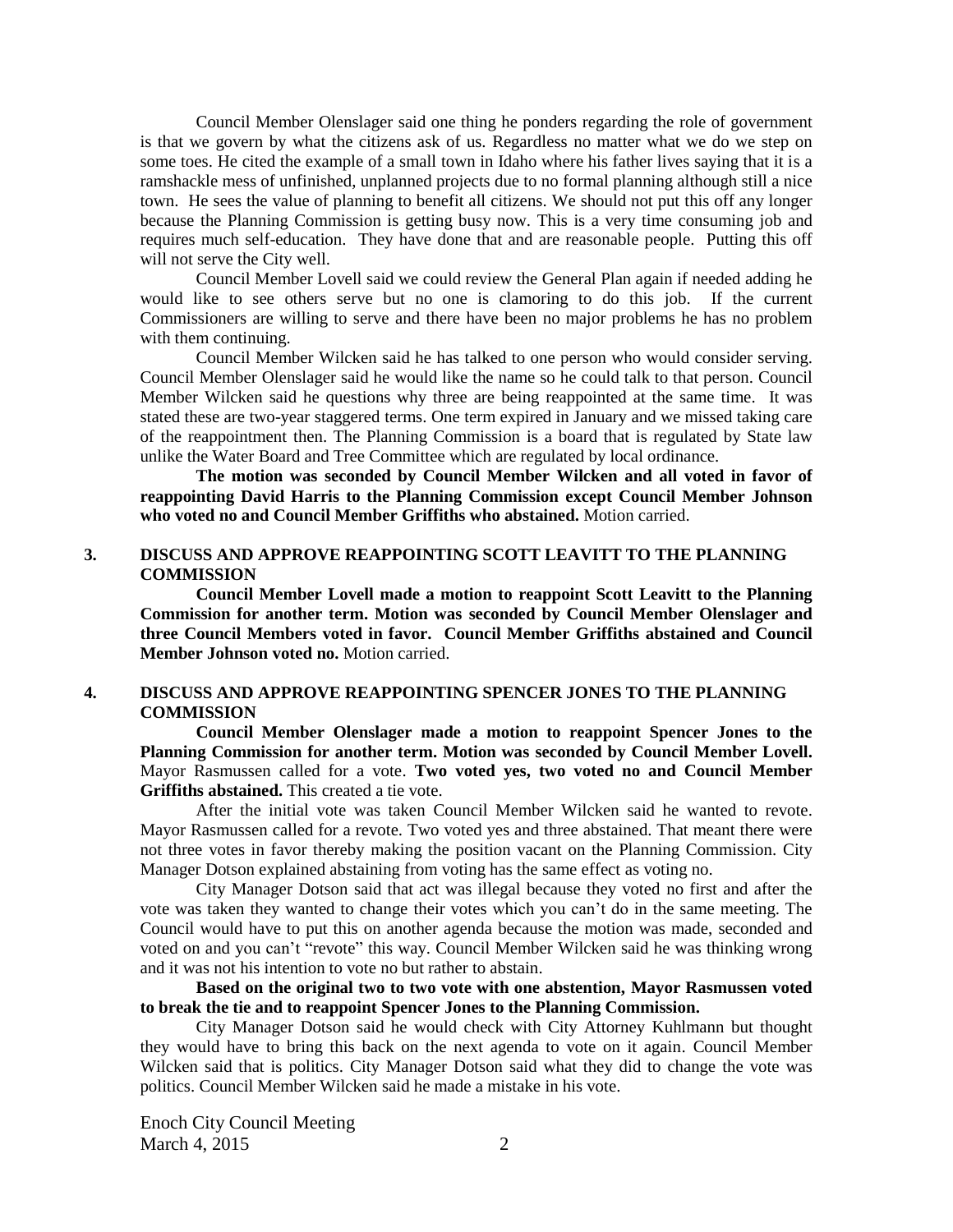## **5. DISCUSS AND CREATE 2015-2016 BUDGET PROCESS AND SCHEDULE**

Mayor Rasmussen said we talked about how to go about the budget process in the last meeting and the Council now has a copy of the calendar. They discussed the budget deadline dates noting that a tentative budget has to be approved by May  $6<sup>th</sup>$ . It has to be available for the public to review ten days prior to the required public hearing which could be scheduled for either June 3rd or June  $17<sup>th</sup>$ . The Council could vote to approve the final budget after the public hearing per State requirements. Dan added if the Council decides a property tax increase is needed then those dates go out into August to allow for the Truth in Taxation process to take place.

There was more discussion of the process and Dan said we reviewed State code and need to get information from the department heads adding one-time purchases need to be considered. His question is do we bring the department heads into the Council meeting or meet as staff and Council Members individually with them to get their budget requests. He would then prepare a tentative budget and bring that forward as a starting place for discussions. Council Member Olenslager said he is meeting with Chief Ames next Monday to go over his budget. Council Member Johnson said he thought they already decided they would meet with their department heads to go over it first. Council Member Lovell said discussing all department budgets in one meeting may muddy the waters suggesting we have the PD in one meeting as that will take the bulk of the scrutiny with their larger budget. Public works and administration could be in the next meeting.

Council Member Wilcken said he would like to look at some kind of projections to project zero growth in the departments. If more revenue is projected then they will want to spend the money. City Manager Dotson said one solution is going with this year's budget as a starting point. Council Member Wilcken said this is still a guessing process and we should shoot for a lower bar. Dan reiterated again the biggest question is the one time expenditures and the unknown factors such as insurance costs. He added the PD will try to get grants which are tied to expenditures for equipment and such if successful. Earl may need some equipment as he has put off purchasing needed one-time big items. Dan said he is working on the projections.

Council Member Wilcken said he would like to invite all department heads to the next meeting to say we want zero growth to be the starting place and for them to be prepared to justify expenditures if they can't meet zero growth. Mayor Rasmussen recapped they will be instructed to come prepared for that. He stressed again there are unknowns such as insurance benefits which we typically don't know until very late in the process. Mayor Rasmussen recapped the first meeting of April we will start getting the department heads input.

## **6. PUBLIC COMMENTS-Mayor Rasmussen invited comments.**

Carolyn Bauer said she is struggling with the planning issue and was here when Council Member Johnson explained what League of Cities has in mind. On the other hand she knows of wellplanned cities that grew and prospered adding she appreciated the way the old planners laid out streets. She does not want to see Enoch dictated by a national plan but does feel there needs to be planning to be organized. She asked how we can do that without being overtaken by League of Cities and still foster and champion freedom.

David Harris said he was reappointed to the Planning Commission tonight and as a member he wants to voice support for Spencer Jones to remain on the Planning Commission. Spencer has expertise and knowledge the rest don't have and is highly valued. He added they work well as a Planning Commission and most have served for several years now. This is a classic example of "if it ain't broke, don't fix it".

# **7. CORRESPONDENCE-**none

Enoch City Council Meeting March 4, 2015 3